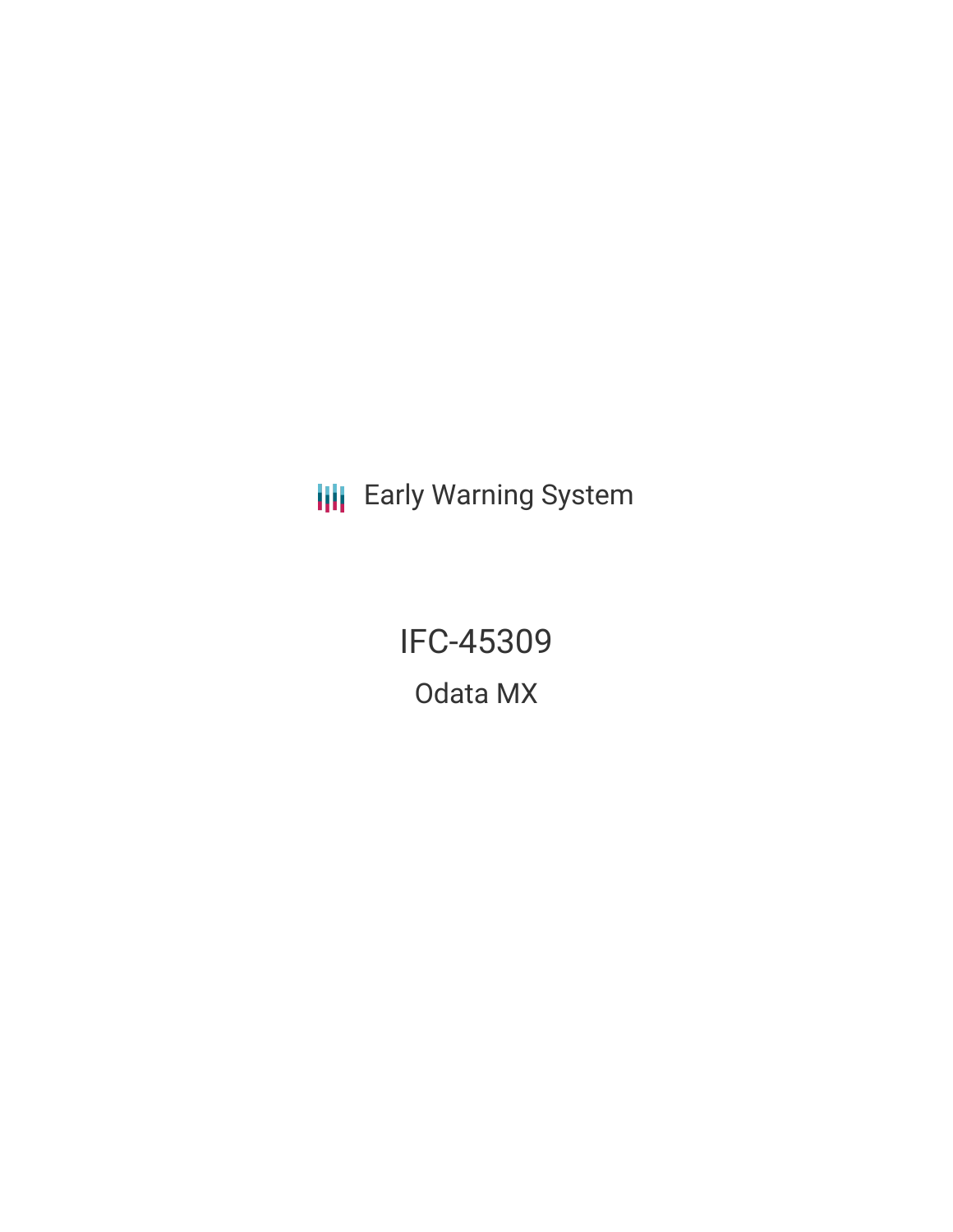# **Quick Facts**

| <b>Countries</b>               | Mexico                                  |
|--------------------------------|-----------------------------------------|
| <b>Specific Location</b>       | Querétaro, Municipality El Marqués      |
| <b>Financial Institutions</b>  | International Finance Corporation (IFC) |
| <b>Status</b>                  | Approved                                |
| <b>Bank Risk Rating</b>        | B                                       |
| <b>Voting Date</b>             | 2021-12-14                              |
| <b>Borrower</b>                | ODATA COLOCATION MEXICO S.A. DE C.V.    |
| <b>Sectors</b>                 | Communications, Infrastructure          |
| <b>Investment Type(s)</b>      | Fund                                    |
| <b>Investment Amount (USD)</b> | $$35.00$ million                        |
| <b>Project Cost (USD)</b>      | $$62.00$ million                        |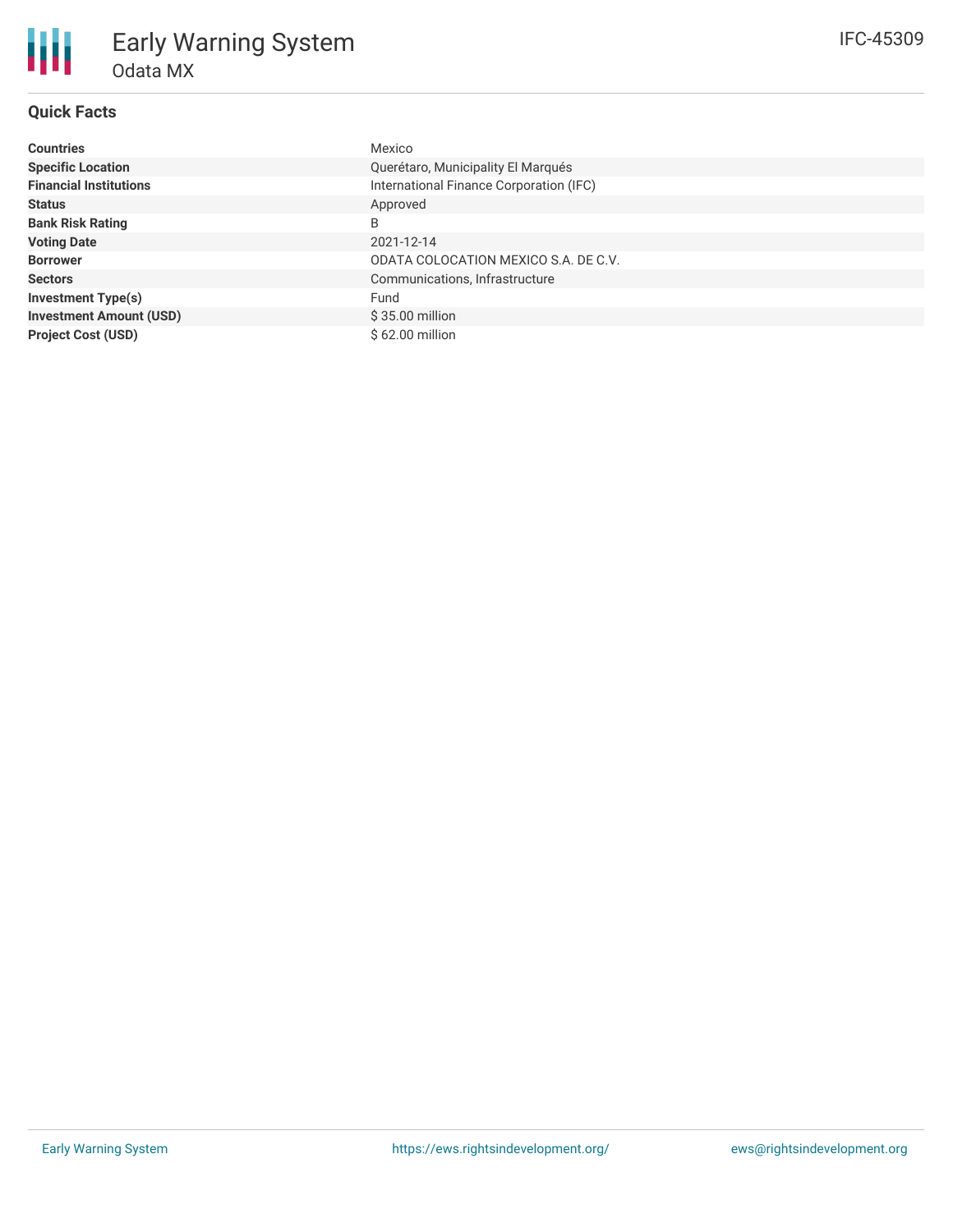

# **Project Description**

Odata Colocation Mexico S.A. de C.V. ("ODATA" or "the Company"), a multi-tenant data center operator, and an affiliate of an existing IFC client, Odata Brasil S.A. ODATA is. ODATA is owned by funds managed by Patria Investments, a NASDAQ-listed private equity firm focused on Latin America assets and CyrusOne, a NASDAQ-listed, US-based leading Data Center provider.IFC's experience with ODATA SP01/2/3 (managed by the same Sponsors) in 2020 has been positive: the project resulted in successfully delivering the DCs on time and budget and has exhibited good environmental and social (E&S) performance during implementation. See disclosed ESRS for ODATA SP01/2/3 released on May 1, 2020. (https://disclosures.ifc.org/project-detail/ESRS/43487/odata-sp01-2-3). The proposed project consists of providing a senior secured debt package of up to US\$35 million to support the construction of their first DC facility Mexico (the "Project"). The funds will be used to support the Company's US\$62 million project cost for the construction of a Data Center (DC-QR01) in the VYNMSA Queretaro Industrial Park, located in the Municipality El Marqués, state of Queretaro, Mexico. At the time of the appraisal, the DC was under construction, with a progress of approximately 60 percent, with expected completion in April 2022.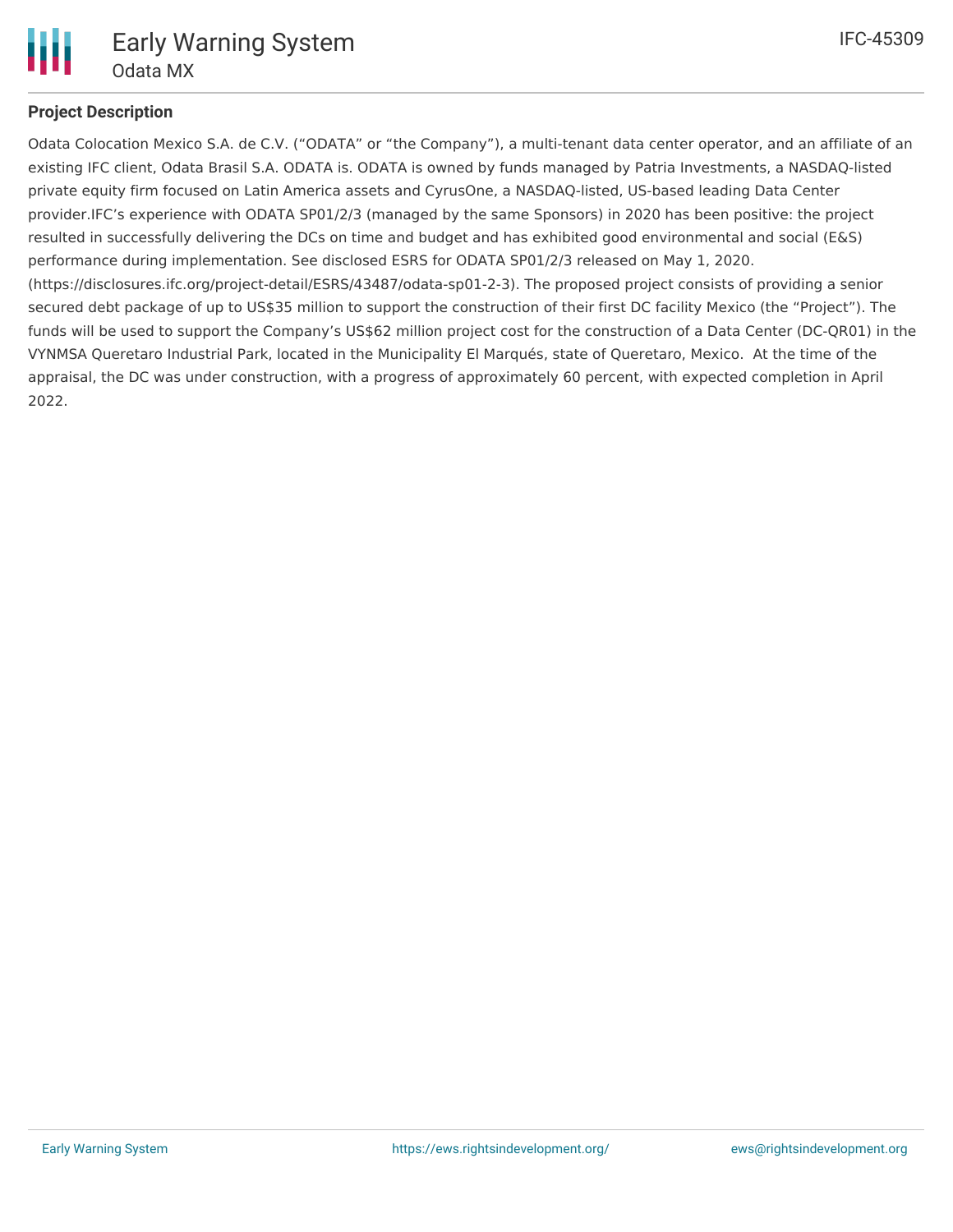### **Investment Description**

• International Finance Corporation (IFC)

The investment type is a senior secured debt financing package up to US\$35 million to Odata Colocation Mexico S.A. de C.V.

The total Project Cost is estimated at approximately US\$62 million which IFC proposes to finance with a secured debt financing package of up to US\$35 million. ODATA will finance the remaining Project Cost through equity contributions.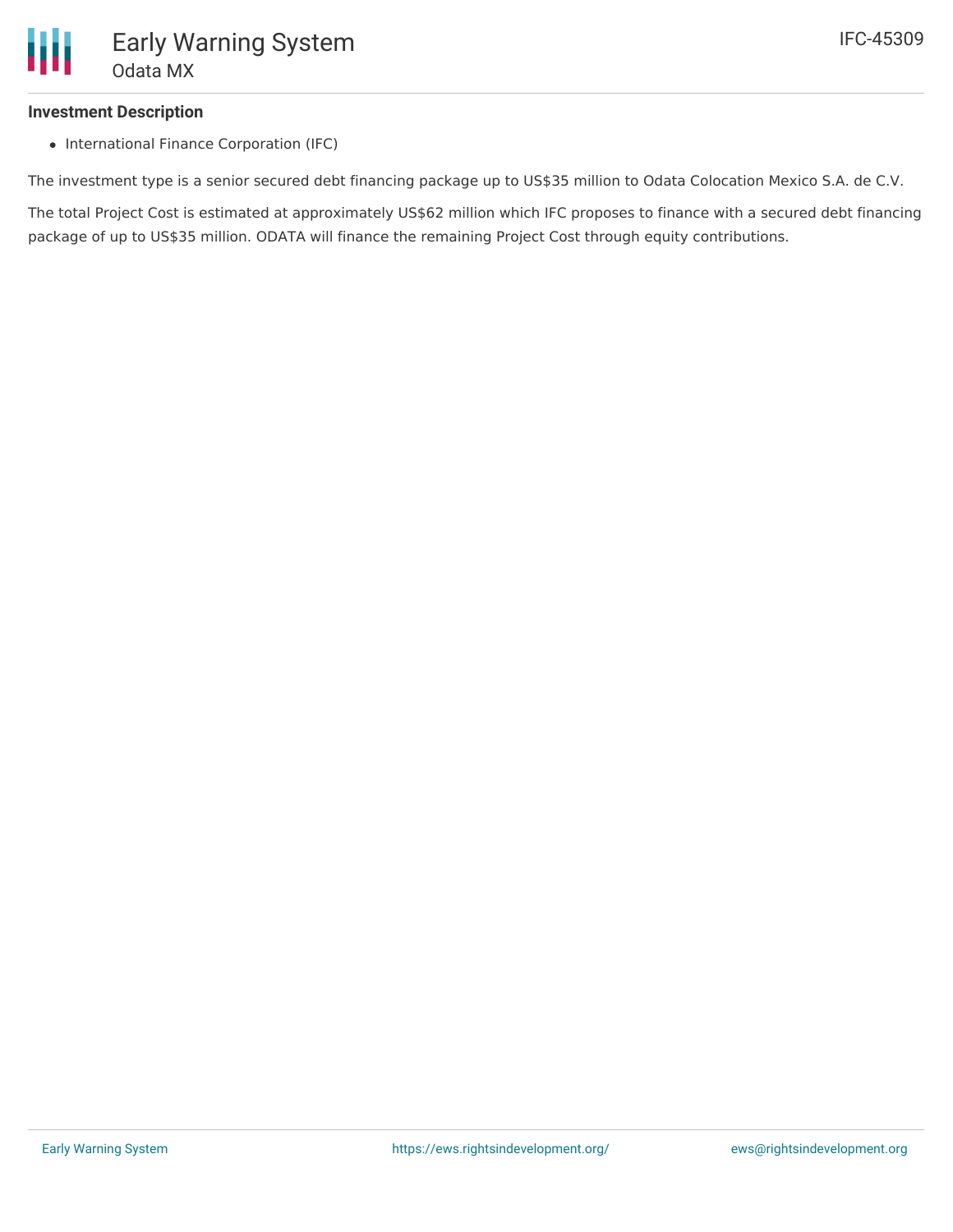

| <b>Private Actor 1</b>                  | <b>Private Actor Private Actor</b><br>Role | 1 Sector                 | <b>Relation</b>            | <b>Private Actor 2</b>                  | <b>Private Actor</b><br>2 Role | <b>Private Actor</b><br>2 Sector |
|-----------------------------------------|--------------------------------------------|--------------------------|----------------------------|-----------------------------------------|--------------------------------|----------------------------------|
| $\overline{\phantom{a}}$                | $\overline{\phantom{a}}$                   | $\overline{\phantom{a}}$ |                            | ODATA COLOCATION MEXICO<br>S.A. DE C.V. | Undisclosed                    | $\overline{\phantom{a}}$         |
| Odata Brasil SA                         | Undisclosed -                              |                          | owns                       | Pátria Investimentos Ltda               | Undisclosed                    | $\overline{\phantom{a}}$         |
| ODATA COLOCATION MEXICO S.A.<br>DE C.V. | Undisclosed -                              |                          | has unknown<br>relation to | Odata Brasil SA                         | Parent<br>Company              | $\overline{\phantom{a}}$         |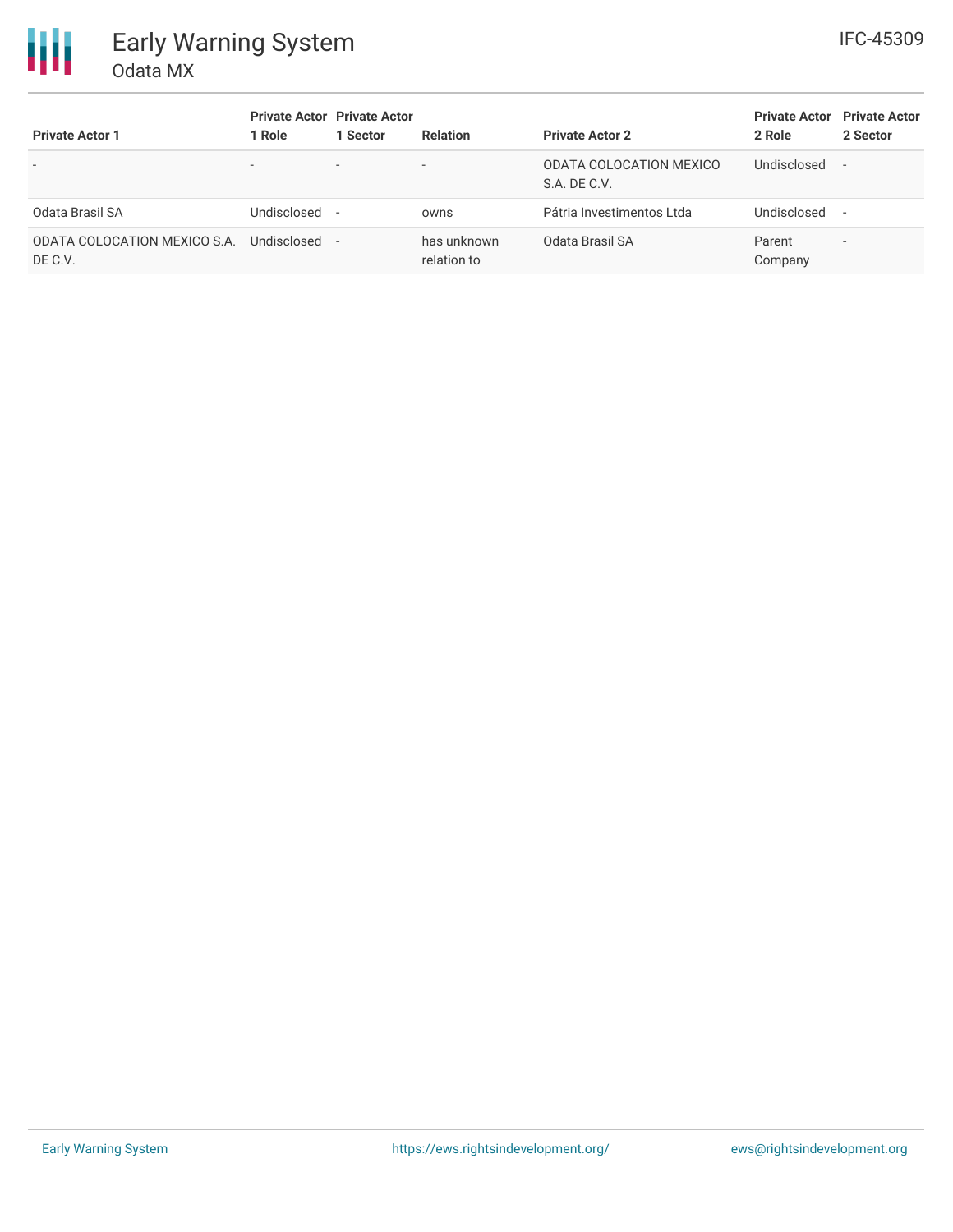

### **Contact Information**

ODATA Colocation Mexico S.A. de C.V. Fernando Jaeger Business Development and M&A Director +55 11 4871 2924 fernando.jaeger@odata.com.br Rua Joaquim Floriano 913 · 4º andar Sao Paulo 045340-00 Brazil www.odatacolocation.com

#### ACCESS TO INFORMATION

You can submit a request for information disclosure at: https://disclosures.ifc.org/#/inquiries

If you believe that your request for information from IFC has been unreasonably denied, or that this Policy has been interpreted incorrectly, you can submit a complaint at the link above to IFC's Access to Information Policy Advisor, who reports directly to IFC's Executive Vice President.

#### ACCOUNTABILITY MECHANISM OF IFC/MIGA

The Compliance Advisor Ombudsman (CAO) is the independent complaint mechanism and fact-finding body for people who believe they are likely to be, or have been, adversely affected by an IFC or MIGA- financed project. If you submit a complaint to the CAO, they may assist you in resolving a dispute with the company and/or investigate to assess whether the IFC is following its own policies and procedures for preventing harm to people or the environment. If you want to submit a complaint electronically, you can email the CAO at CAO@worldbankgroup.org You can learn more about the CAO and how to file a complaint at http://www.cao-ombudsman.org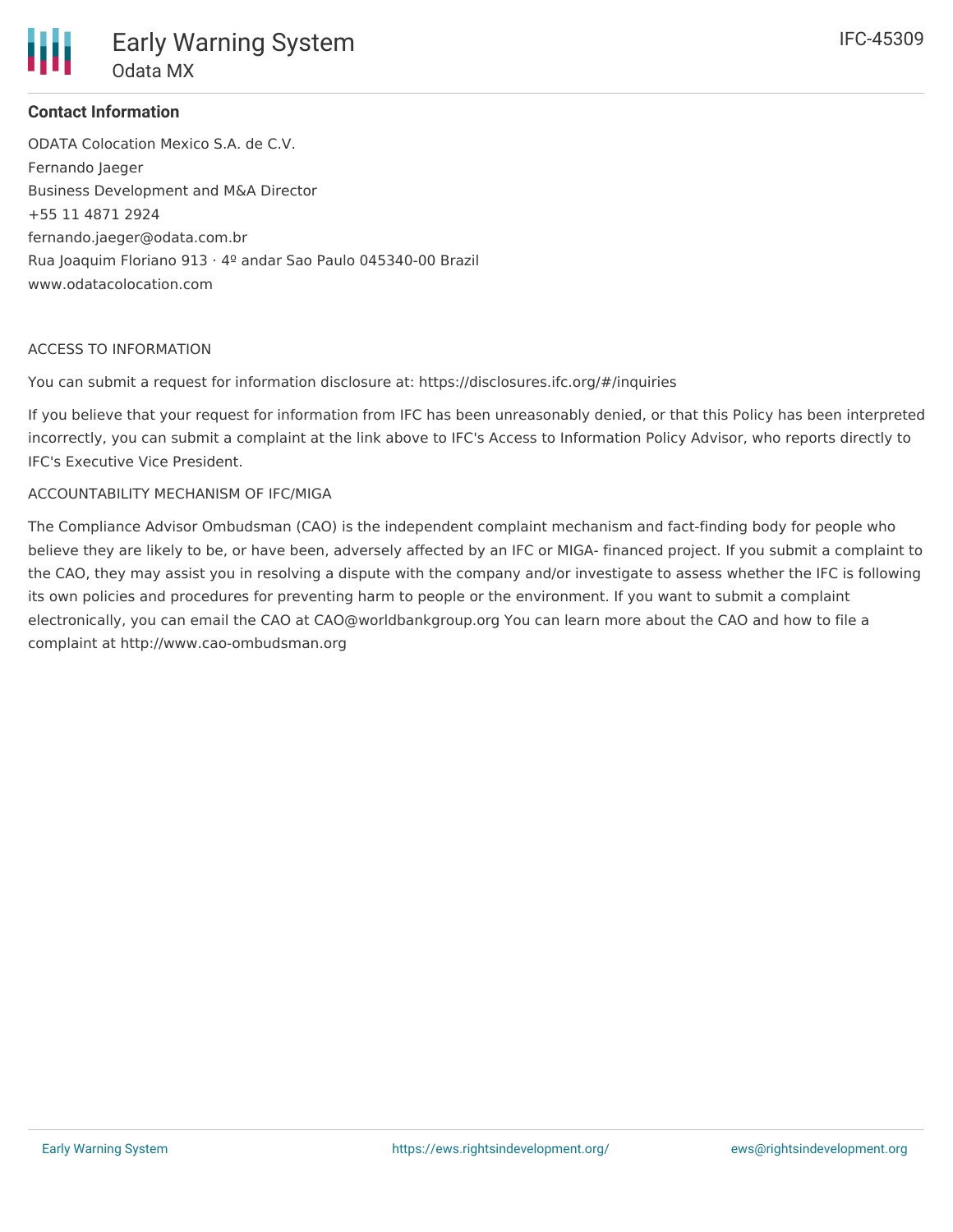

#### **Bank Documents**

[Environmental](https://disclosures.ifc.org/project-detail/ESRS/45309/odata-mx) & Social Review Summary